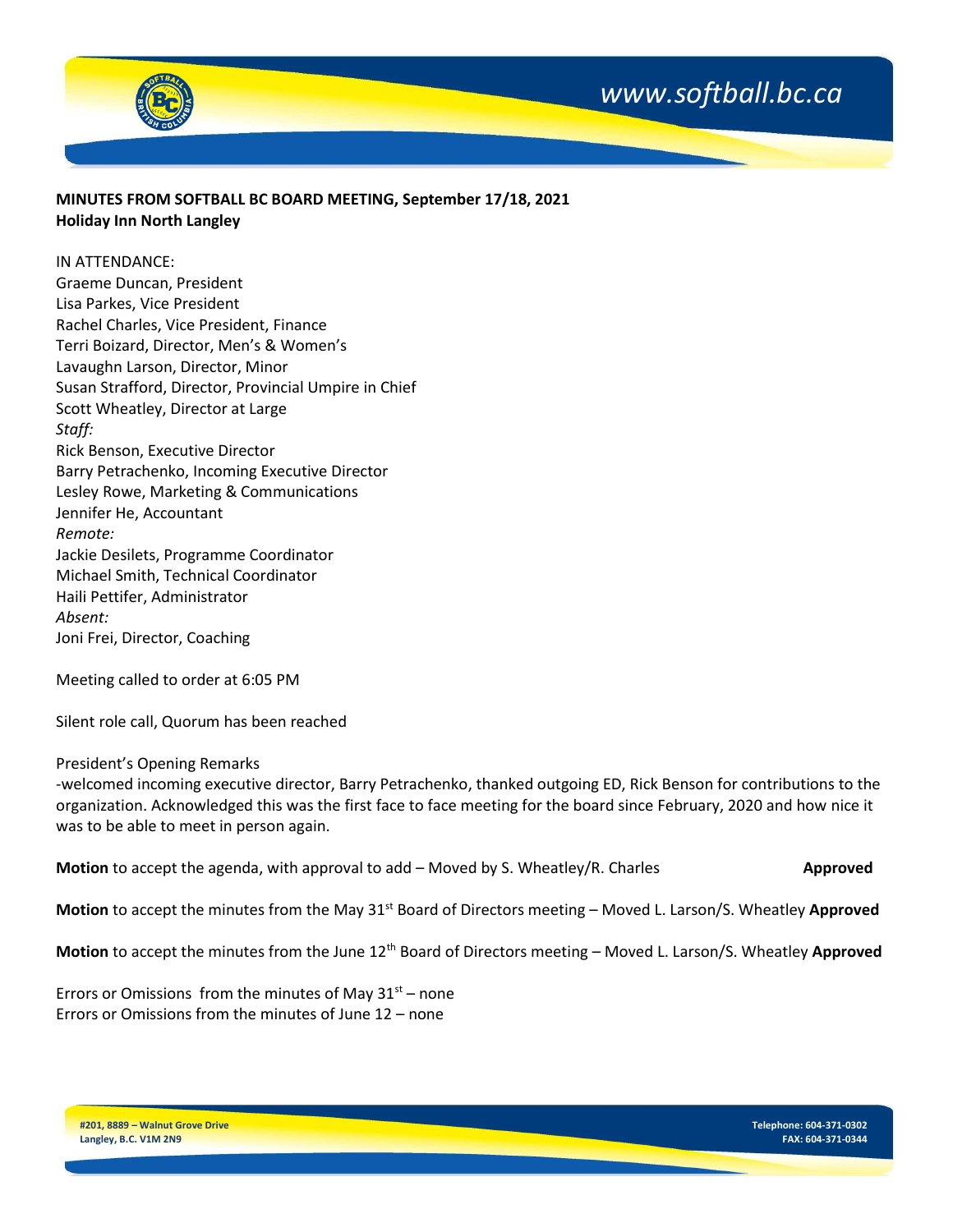### **Staff Reports**

### **1. Marketing & Communication**

L. Rowe presented marketing plan, reviewed analytics of social media programmes and website effectiveness

### **2. High Performance**

M. Smith presented results of HP camps, partnering with CIS and Pacific Sport, updates on Team BC and BC Summer Games

### 3. **Administration**

H. Pettifer presented registration platform update, initiatives underway to improve on experience for members and staff.

### **4. Accounting**

J. He presented updated financials, audit and proposal to improve efficiency of Provincial championship registration and payment

### 5. **Programme Coordinator**

J. Desilets presented updates on female mentor programme, gender inclusiveness. NCCP clinic plans are underway including training of facilitators for new online delivery. Update on Indigenous LTD initiative with communities in northwest BC

### 6. **General**

**#201, 8889 – Walnut Grove Drive Langley, B.C. V1M 2N9**

## **Business Arising from the minutes of May 31st**

Discussion on fee for coaching exemption – tabled as Director of Coaching was not present Moved by S. Strafford/L. Parkes **Approved**

## **Business arising from minutes of June 12th meeting**

**Motion** to reduce, for 2021 only, the provincial tournament registration fees for minor teams from \$500.00/team to \$300.00/team. Motion was sent electronically to all board members for discussion and vote Moved by L. Larson/T. Boizard **Approved**

**Motion** to approve a processing fee of \$20.00 for travel permits, effective September 1<sup>st</sup>, 2021. Motion was sent electronically to all board members for discussion and vote Moved by R. Charles/S. Wheatley **Approved**

# **Correspondence:**

- Letter received from J. Dewitt, proposing a league be organized for women's fastpitch to provide a competitive schedule for elite women from national team and university
- Letter received from Dr. B. Henry, Provincial Health Officer acknowledging receipt of letter sent on behalf of Softball BC advocating for easing of restrictions.

# *www.softball.bc.ca*

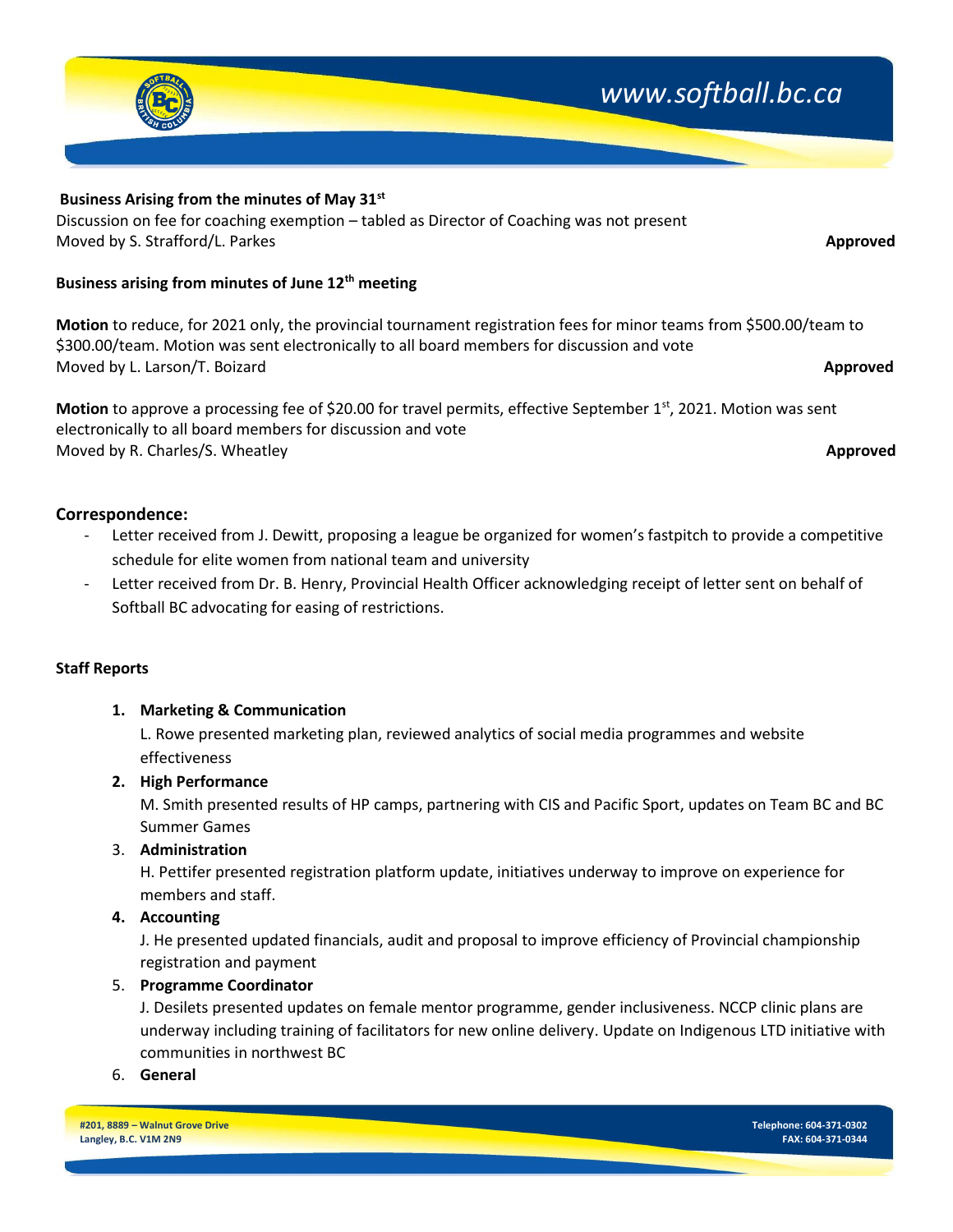

Benson provided review and update of return to play, COVID guidelines and requirements from provincial government.

#### **Board Reports**

### **1 st VP**

Report had been previously circulated, no questions from the board **Motion** to accept report: R. Charles/S. Strafford **Approved Approved Approved Approved** 

#### **VP Finance**

- Report had been previously circulated, discussion was held on budgeting process, moving forward the need to be more detailed when planning. Overall financial status is solid, but we need to continue to protect our stability by planning and recognizing actual costs for events such as Provincials. **Motion** to accept report: L. Parkes/S. Strafford **Approved**

#### **Provincial UIC**

Report accepted as previously circulated. Reviewed process of clinics offered in 2021. Proposed we make better use of digital version of Softball Canada rule book, and reduce hard copies for umpires. This will also help with reducing costs for members and for the provincial organization in delivery of clinics. Future initiatives will include opportunities for new umpires to travel to championships, recruit more slo-pitch umpires and provide opportunities for them to take part in Canadian championships **Motion** to accept report: L. Larson/S. Wheatley **Approved Approved Approved Approved** 

#### **Men's & Women's Director**

- Report accepted as previously circulated. Served as board rep at multiple Provincials this year and attended others where the director was not the appointed board rep. Recommended all directors find ways to attend Provincials as a way to connect and learn more from the membership. Announced she had recruited new coordinators for Districts 2 and 12. Currently working with the Canadian Amateur Sport Society to create a bid for the 2023 Men's Canadian Championships, will advise on progress. Advisory council is looking at creating new Masters Provincial categories for men and women, 40+ and 55+. **Motion** to accept report: R. Charles/S. Strafford **Approved Approved Approved** 

#### **Minor Director**

- Report accepted as previously circulated. Reported she had completed a full review of the 2021 Minor Provincials, after discussion with key stakeholders had set dates for 2022 Provincials for the board's consideration. Advised of the 2022 dates for Canada Cup, and also BC Summer Games and Canada Summer Games. Stressed the importance of communicating dates and bids for 2022 Provincials. **Motion** to accept report: S. Strafford/S. Wheatley **Approved Approved Approved Approved**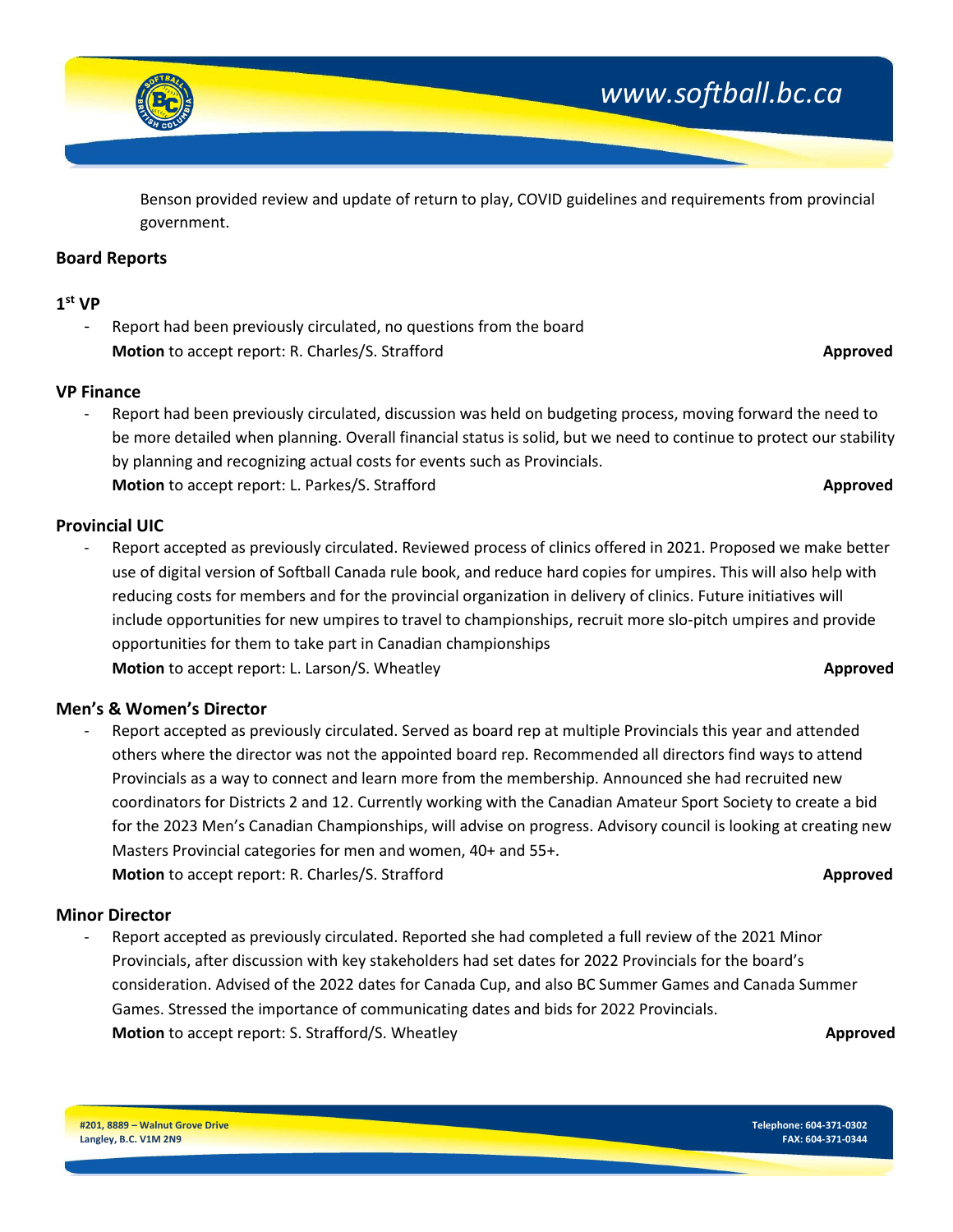

#### **Member at Large**

Report accepted as previously circulated. Expanded on analytics pulled from the Provincial Championships, and reviewed the changes recommended from his analysis on scheduling and pre championship activities. Presented an option for determining berths at a Provincial when a pro rata is used. **Motion** to accept report: S. Strafford/L. Parkes **Approved Approved Approved Approved** 

#### **9:45 PM**

**Motion** to adjourn S. Strafford/R. Charles **Approved Approved Approved Approved Approved Approved Approved** 

#### **Saturday, September 18, 2021**

#### **8:00 AM**

**Motion** to reconvene S. Strafford/S. Wheatley **Approved Approved** 

#### **New Business**

#### **Provincial Championships**

MAL championship report and recommendations were reviewed in more detail. Discussion took place on different options and other suggestions were considered.

**Motion** to accept the MAL report as information,

Moved by: R. Charles/S. Strafford **Approved**

**Action Item-** form a committee chaired by B.P. to gather more information and report back to the board **Action Item –** Distribute and communicate the Provincial Championship Host bid package as quickly as possible.

### **Policy Review**

### **A) Expense Policy**

Per diem rates for Provincial championship representatives (Group 3) were reviewed. Recommendation to increase the per diem from current \$60.00/day to \$75.00/day due to time and personal cost commitment of these volunteers, and to include board representatives and UICs from Regional Championships in Group 3 **Motion:** to increase per diem rate to \$75.00/day for Group 3 S. Strafford/L. Larson 5 Yes/1 No/1 Abstain

**Approved**

**Motion:** to include Regional Championship appointed board reps and UIC in Group 3 per diem S. Strafford/L. Larson 6 Yes/1 No **Approved**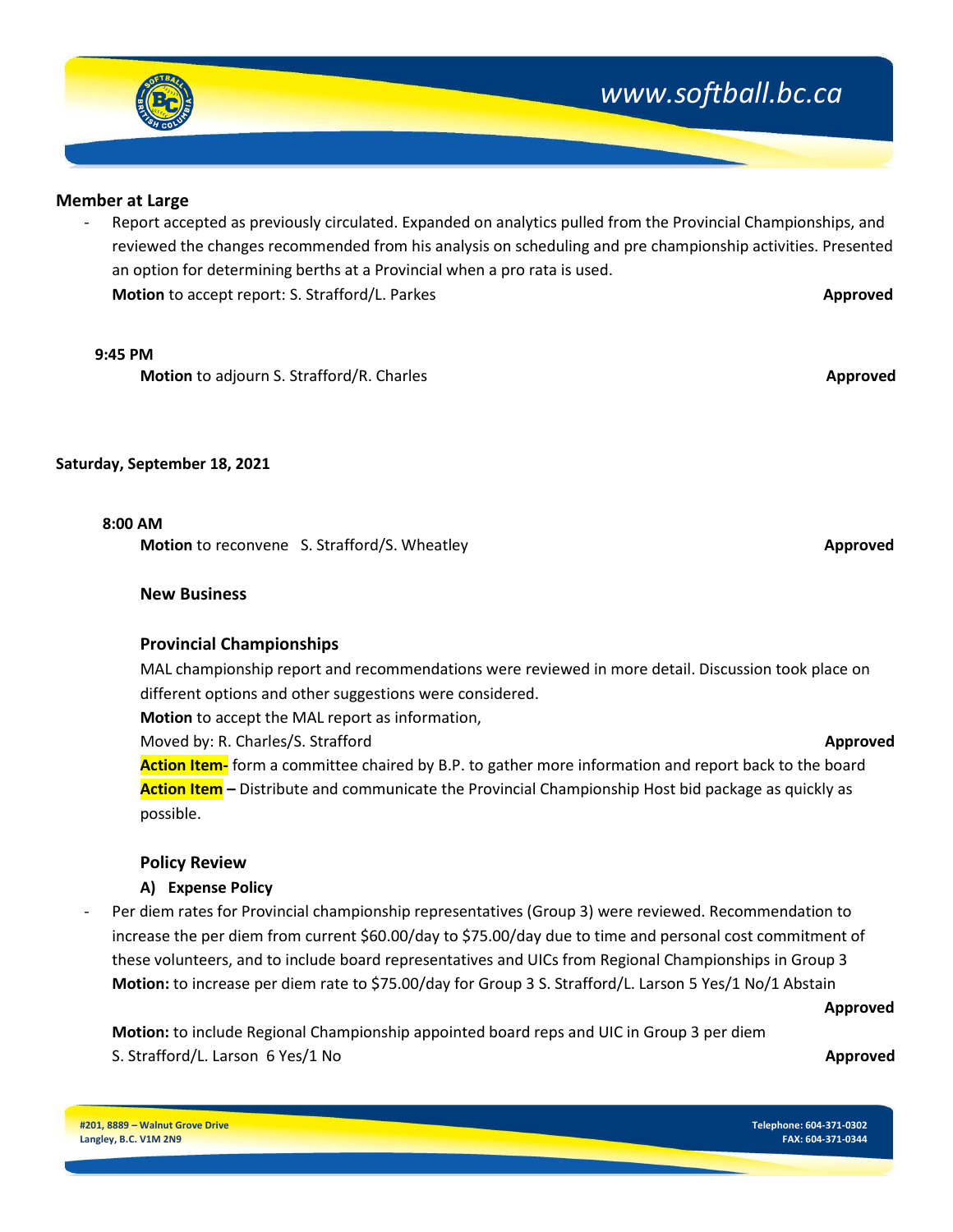

### **B) Screening Policy for Volunteers and Staff**

In order to follow provincial timelines and comply with the CRRP, it is recommended the criminal record check screening be changed to once every five years from once every three years. Annual screening disclosure forms would remain in place to keep information current. **Motion:** to require CRC screening through the provincial CRRP once every five years S. Strafford/T. Boizard **Approved**

### **Education of Coordinators and District UICs on Special Operating Rules and Policies**

- A discussion was held by the board on ways to assist key volunteers in providing consistent interpretation of SORs, policy and by-laws. Among the options considered was a rewrite of the member handbook to simplify and clarify SORs, leadership meetings with all key volunteers to discuss and agree on interpretation of rules, professional development for key volunteers in how to create and manage processes so as an organization, we are consistent in application throughout the province.
- Action Item: BP to research education platforms and processes to achieve a better understanding and higher awareness of applying process in SORs and policy.

### **Board of Directors Title and Responsibilities**

- The board was asked to consider different options for director titles and responsibility. The suggestion was made to align the minor Director and the Men's & Women's Director along gender lines rather than age categories. Creating a Boys & Men's Director as well as a Girl's & Women's Director might create a stronger dialogue for male fastpitch while also bridging the gap between youth and adult female fastpitch. Discussion took place on how this might be accomplished and results that might come from this change in title.
- Action Item BP to invite representatives from men's fastpitch to address the board, discuss opportunities and obstacles to growing men's fastpitch membership. Board recommended men's representatives also be included in all leadership meetings in order to make the key stakeholders aware of the men's game.

### **Motions to the Board**

### **A) Article 7.2**

GD explained the rationale behind bringing this motion forward for consideration. The motion will go to the MAC for review and process before the board considers it. **Motion:** accepted as Information only- T. Boizard/R. Charles **Approved Approved** 

### **B) Age Category and Classification**

Discussion was held on which age categories would be included in Provincial championships and how Regional championship should be interpreted.

**Motion**: S. Wheatley/S. Strafford : in order to conform with Softball Canada LTD model, U13 will offer a Provincial championship to A and B classifications, and a Regional Championship to C classification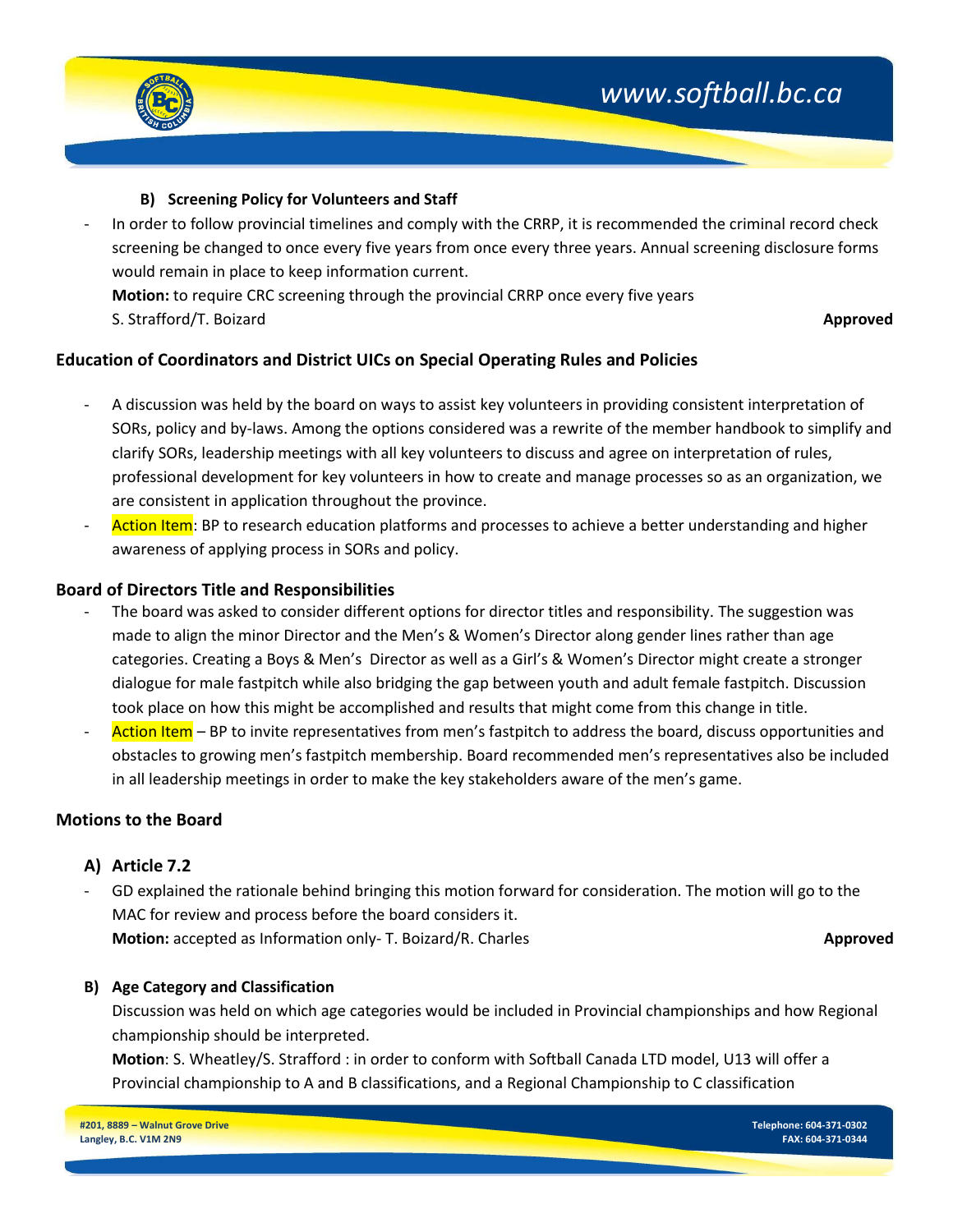

|                          | Amendment S. Wheatley/S. Strafford - to make this a one year trial                                               | <b>Defeated</b> |
|--------------------------|------------------------------------------------------------------------------------------------------------------|-----------------|
|                          | Original Motion 6 Yes /1 No                                                                                      | Approved        |
|                          |                                                                                                                  |                 |
|                          | Motion: Celebration of Softball event to be created for U11 age category                                         |                 |
|                          | Moved: L. Larson/ R. Charles                                                                                     | Approved        |
|                          | Action Item - BP to review opportunity for a U11 Celebration of Softball event                                   |                 |
|                          |                                                                                                                  |                 |
| C)                       | Article 7.5 B) and 8.3 C) Pick-Ups                                                                               |                 |
| $\overline{\phantom{a}}$ | Discussion was held on the intent and interpretation of the minor pick up rule. Board agreed there needed to be  |                 |
|                          | a consistent application of this rule throughout the province.                                                   |                 |
|                          | Action Item: L. Parkes volunteered to write a revised version for consideration by the Board and MAC             |                 |
|                          | Motion received as Information Only                                                                              |                 |
|                          |                                                                                                                  |                 |
|                          | D) Article 7.1 t) and other articles Game Start Time                                                             |                 |
| $\overline{\phantom{a}}$ | Discrepancy was noted through the member handbook in minor girls, minor boys and Men's & Women's on              |                 |
|                          | official game start time. In some spots it was shown as at first pitch and in others as end of plate conference. |                 |
|                          | After discussion, one consistent game start time for all categories was needed                                   |                 |
|                          | <b>Motion:</b> to set game start time for all categories as $1st$ (first) pitch                                  |                 |
| $\overline{\phantom{a}}$ | L. Larson/T. Boizard 6 yes/1 No/1 Abstain                                                                        | <b>Approved</b> |
|                          |                                                                                                                  |                 |
| E)                       | Article 7.6 f) iii) (a) and (v)                                                                                  |                 |
| $\blacksquare$           | To remove the term "mercy rule" wherever it appears and replace with run ahead                                   |                 |
|                          | Motion received as Information Only                                                                              |                 |
| F)                       | Article 7.6 g) iii)                                                                                              |                 |
| $\overline{\phantom{a}}$ | To remove the wording from "Exception and beyond as it is redundant                                              |                 |
|                          | Motion received as Information Only                                                                              |                 |
|                          | G) Article 9.6 Time Limits                                                                                       |                 |
|                          | Amend to exception of final game which shall have no time limit                                                  |                 |
|                          | <b>Motion:</b> T. Boizard/L. Larson                                                                              | <b>Approved</b> |
|                          | H) Article 9.7 Designated Runner                                                                                 |                 |
|                          | Move to 9.7 for Women and Masters only                                                                           |                 |
|                          | Motion received as Information Only                                                                              |                 |
|                          | Action Item - refer to Umpire Advisory Council for their comments                                                |                 |
| $\vert$                  | Article 9.4 d)                                                                                                   |                 |
|                          | U19A to move to either Intermediate A or Senior A                                                                |                 |
|                          | Motion: T. Boizard/L. Larson                                                                                     | Approved        |
|                          |                                                                                                                  |                 |

**J) Article 9.6 B) i)**

**#201, 8889 – Walnut Grove Drive Langley, B.C. V1M 2N9**

**Telephone: 604-371-0302 FAX: 604-371-0344**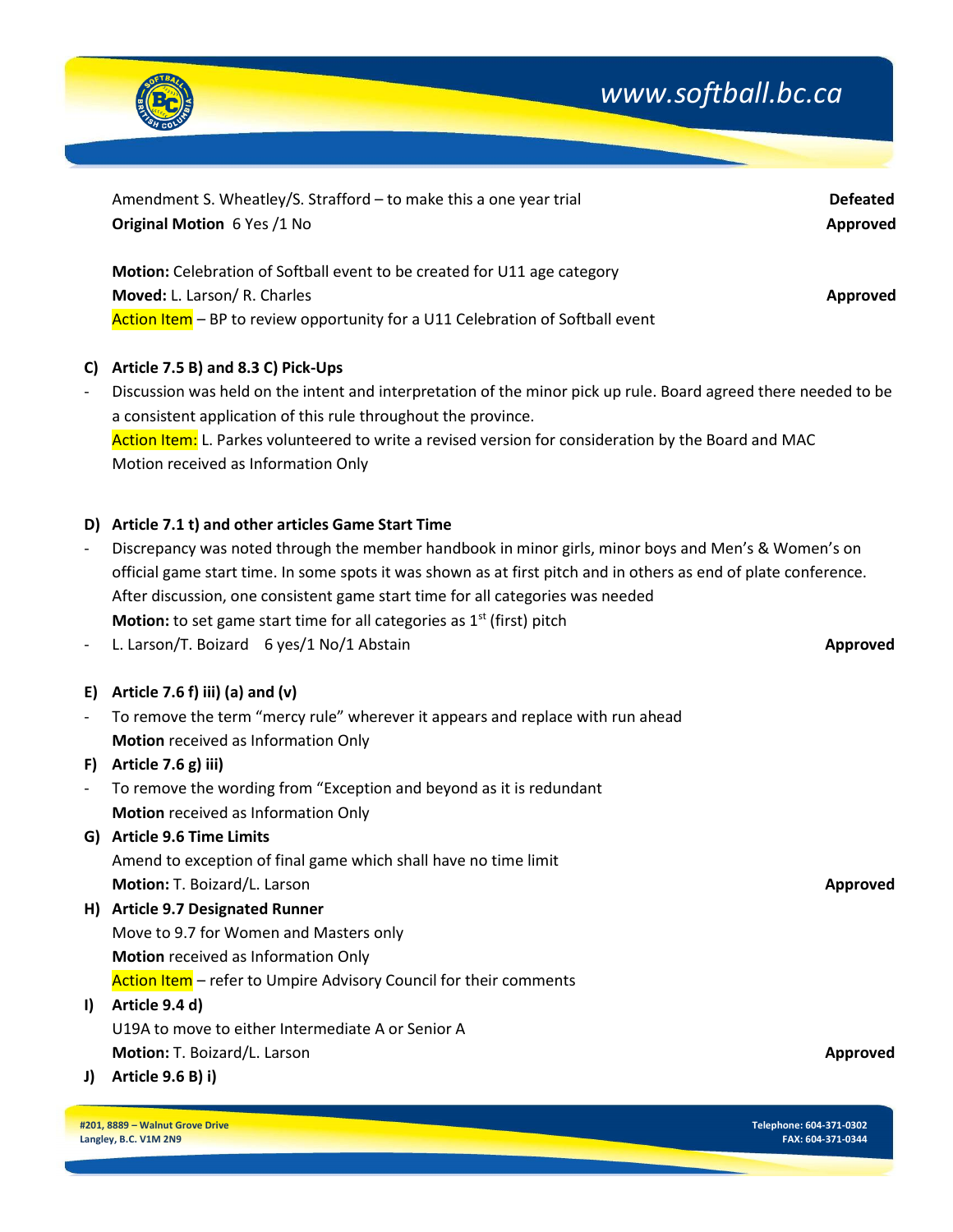

Revert back to 2 game RR for Women **Motion**: T. Boizard/L. Larson **Approved**

**K) Article 9.7 C) i)**

Change men to read celebrate their  $55<sup>th</sup>$  birthday by or in the current playing year **Motion:** T. Boizard/L. Larson **Approved**

**L) Article 9.4 b)**

Change to read Intermediate A will move up one classification after placing  $1<sup>st</sup>$  at their Provincial Championship with at least eight returning players including pick-ups and roster players. Exception Intermediate A will move up one (1) classification after placing  $2^{nd}$  or  $3^{rd}$  twice ......

**Motion** T. Boizard/L. Larson **Approved**

**M) Article 10.2 c) and d) Cost of Officials**

Propose a fee increase from current \$25.00/game to \$30.00/game.

Action item – staff to provide finance committee with cost analysis prior to voting on motion **Motion** to table decision on article 10.2 c) and d) until Finance Committee can review S. Strafford/R. Charles

# **2021 Softball BC AGM**

Staff presented an update for information to the board. The AGM will be held virtually on Saturday, October 23<sup>rd</sup> beginning at 2:00 PM. It will be facilitated by Sport Strategy and Law, Jason Robinson. Jason will also act as the parliamentary consultant and provide a stable stand alone voting platform.

**Approved**

- Discussion was held on notification and deadlines for various information. Staff will communicate notice and compile any member proposals, as well as by-law motions from the board.
- Programme directors were asked to forward the names of their choices for coordinator of the year, and for the umpire members, the UIC of the year and Rising Star.
- Action Item Directors are to communicate their choices to Lesley Rowe by October 3<sup>rd</sup> latest.

# **Status Report 2021**

- Report as circulated among the board members, discussion on data and analytics was held.
- Request was made to provide youth registration data by age category accumulated of all classifications. **Motion:** to accept the report as circulated S. Strafford/R. Charles **Approved Approved Action Item-** staff to collect additional data and add it to the board's report. Create a version without financial summaries to be distributed to all coordinators, District UICs and LSOs

## **Handbook Review**

L. Parkes updated board members on the goals of the board to create a consistent and simple handbook for members to use. She is chairing the group as they seek formatting and rewriting of the book in order to achieve this. Discussion was held on the protocol for changes to be enabled for the handbook.